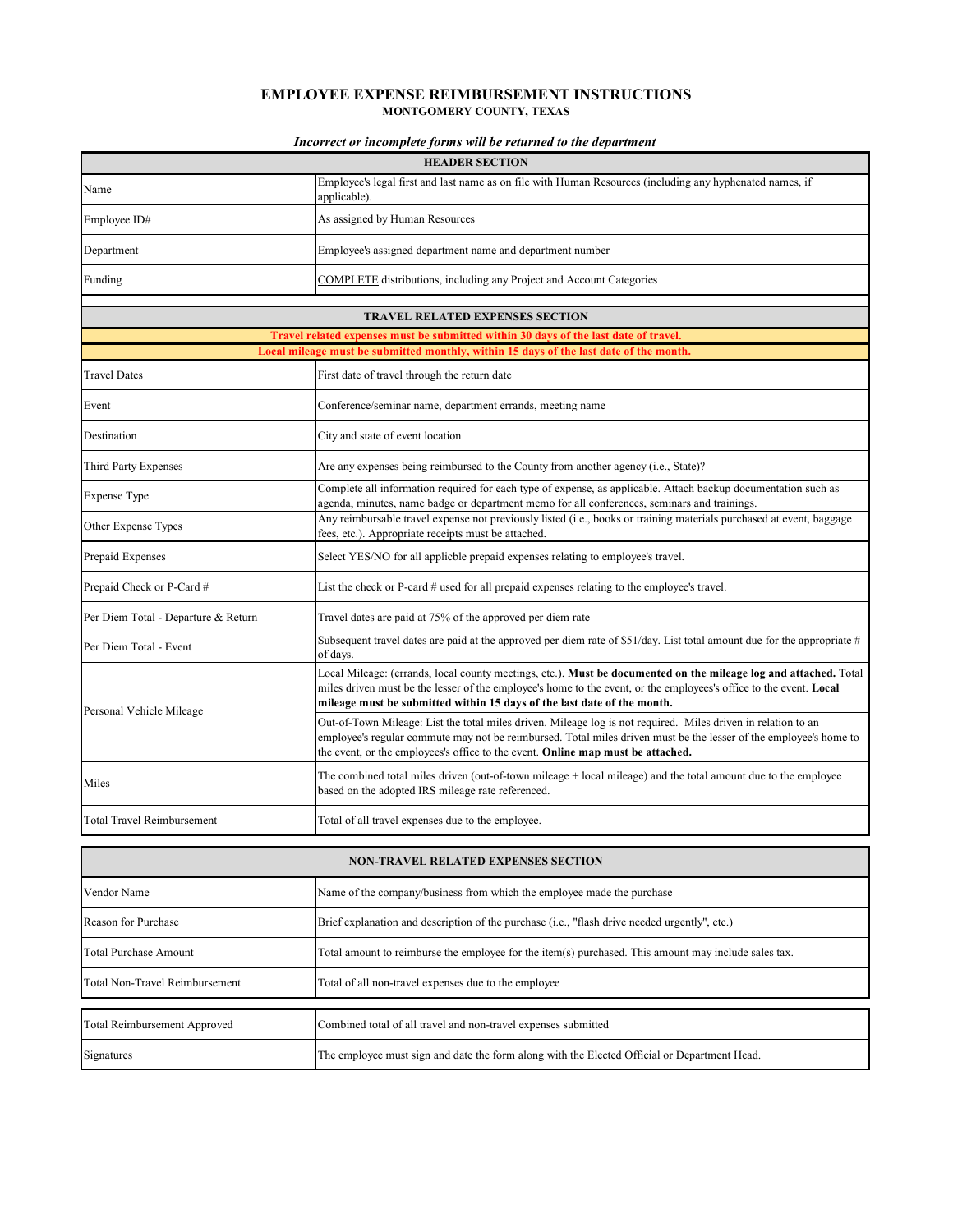## **EMPLOYEE REIMBURSEMENT REQUISITION MONTGOMERY COUNTY, TEXAS**

| <b>NAME</b>                                                                   |                |                                    |             |                | <b>EMPLOYEE ID#</b>                |                                                 |  |  |  |  |
|-------------------------------------------------------------------------------|----------------|------------------------------------|-------------|----------------|------------------------------------|-------------------------------------------------|--|--|--|--|
| <b>DEPARTMENT</b>                                                             |                |                                    |             |                |                                    |                                                 |  |  |  |  |
|                                                                               | <b>FUND</b>    | <b>FUNC</b>                        | <b>DEPT</b> | <b>DIV</b>     | <b>ACCT</b>                        |                                                 |  |  |  |  |
| <b>FUNDING</b>                                                                | <b>PROJECT</b> |                                    |             |                | <b>ACCT CAT.</b>                   |                                                 |  |  |  |  |
|                                                                               |                |                                    |             |                |                                    |                                                 |  |  |  |  |
| <b>TRAVEL RELATED EXPENSES</b>                                                |                |                                    |             |                |                                    |                                                 |  |  |  |  |
| <b>TRAVEL DATES</b>                                                           |                |                                    |             | <b>TO</b>      |                                    |                                                 |  |  |  |  |
| <b>EVENT</b>                                                                  |                |                                    |             |                | <b>DESTINATION</b>                 |                                                 |  |  |  |  |
| Will any funds be reimbursed by third party?                                  |                | YES / NO                           |             | Entity Name:   |                                    |                                                 |  |  |  |  |
| <b>EXPENSE TYPE</b><br>Receipts required for non-per diem expenses            |                |                                    |             | PREPAID?       | <b>PREPAID CHECK OR</b><br>P-CARD# | <b>ACTUAL EXPENSE DUE</b><br><b>TO EMPLOYEE</b> |  |  |  |  |
| <b>REGISTRATION</b>                                                           |                |                                    | <b>YES</b>  | NO             |                                    |                                                 |  |  |  |  |
| <b>AIRFARE</b>                                                                |                |                                    | <b>YES</b>  | NO             |                                    |                                                 |  |  |  |  |
| TAXI, SHUTTLE, SHARE RIDE                                                     |                |                                    |             |                |                                    |                                                 |  |  |  |  |
| <b>CAR RENTAL</b>                                                             |                |                                    |             | N <sub>O</sub> |                                    |                                                 |  |  |  |  |
| FUEL (COUNTY VEHICLES ONLY)                                                   |                |                                    |             |                |                                    |                                                 |  |  |  |  |
| <b>LODGING</b>                                                                |                |                                    | <b>YES</b>  | NO             |                                    |                                                 |  |  |  |  |
| <b>PARKING</b>                                                                |                |                                    |             |                |                                    |                                                 |  |  |  |  |
| <b>OTHER</b>                                                                  |                |                                    |             |                |                                    |                                                 |  |  |  |  |
| <b>OTHER</b>                                                                  |                |                                    |             |                |                                    |                                                 |  |  |  |  |
| <b>OTHER</b>                                                                  |                |                                    |             |                |                                    |                                                 |  |  |  |  |
| PER DIEM (DEPARTURE) \$38.25 - 75% of full per diem                           |                |                                    |             |                |                                    |                                                 |  |  |  |  |
| PER DIEM (EVENT DATES) \$51.00 per day                                        |                |                                    |             |                |                                    |                                                 |  |  |  |  |
| PER DIEM (RETURN) \$38.25 - 75% of full per diem<br>PERSONAL VEHICLE MILEAGE: |                |                                    |             |                |                                    |                                                 |  |  |  |  |
| (See Instructions for mileage reimbursement)                                  |                |                                    |             |                |                                    |                                                 |  |  |  |  |
| @\$0.58.5<br>MILES:                                                           |                |                                    |             |                |                                    |                                                 |  |  |  |  |
|                                                                               |                |                                    |             |                | TOTAL TRAVEL REIMBURSEMENT:        |                                                 |  |  |  |  |
|                                                                               |                | <b>NON-TRAVEL RELATED EXPENSES</b> |             |                |                                    |                                                 |  |  |  |  |
| <b>VENDOR NAME</b>                                                            |                | <b>TOTAL PURCHASE AMOUNT</b>       |             |                |                                    |                                                 |  |  |  |  |
|                                                                               |                |                                    |             |                |                                    |                                                 |  |  |  |  |
|                                                                               |                |                                    |             |                |                                    |                                                 |  |  |  |  |
|                                                                               |                |                                    |             |                |                                    |                                                 |  |  |  |  |
|                                                                               |                |                                    |             |                |                                    |                                                 |  |  |  |  |
|                                                                               |                |                                    |             |                |                                    |                                                 |  |  |  |  |
|                                                                               |                |                                    |             |                |                                    |                                                 |  |  |  |  |

## **TOTAL REIMBURSEMENT APPROVED:**

**SIGNING OF THIS FORM CONSTITUTES ACKNOWLEDGEMENT AND AGREEMENT WITH ALL COUNTY POLICIES. ALL EXPENSES LISTED ABOVE WERE INCURRED ON BEHALF OF THE COUNTY DURING THE COURSE OF OFFICIAL COUNTY BUSINESS AND NO OTHER REIMBURSEMENT FOR ANY PORTION HAS BEEN RECEIVED OR IS EXPECTED.**

| <b>IEMPLOYEE SIGNATURE</b>                           | DATE |
|------------------------------------------------------|------|
| <b>IDEPARTMENT HEAD / ELECTED OFFICIAL SIGNATURE</b> | DATE |